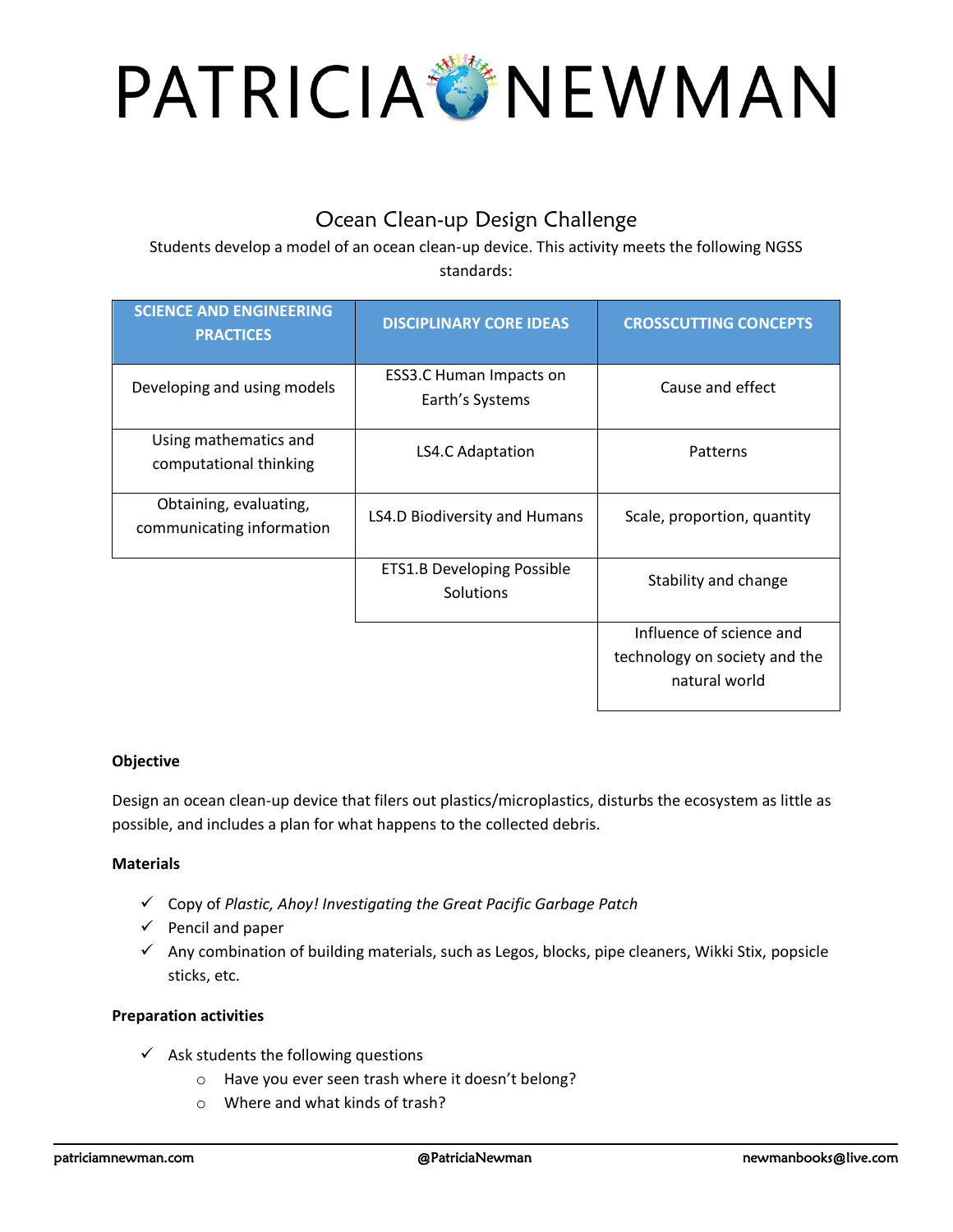- o Where does it go?
- o Discuss this phenomenon: Why is there so much plastic in the ocean? Activate students' prior knowledge.
- o Read the first two chapters of *Plastic, Ahoy!* (pages 4 through 11).
	- Was any of the students' prior knowledge confirmed? Modified?
- $\checkmark$  Show students The Majestic Plastic Bag, a mockumentary: [https://youtu.be/GLgh9h2ePYw.](https://youtu.be/GLgh9h2ePYw)
	- o Discuss this phenomenon: How does the trash get to the ocean? Again, activate students' prior knowledge.
- ✓ Read the "Braving the Gyre" chapter (pages 12 to 15) of *Plastic, Ahoy!*
	- o Pay special attention to the map of the currents on page 13.



- o Was students' prior knowledge confirmed or were there misconceptions?
- $\checkmark$  Send students on a fact-finding scavenger hunt to find:
	- o The number of straws we use in a year
	- $\circ$  The amount of trash in the sea
	- o The number of species that eat plastic trash
	- o The number of plastic shopping bags we use each year
	- o The number of plastic water bottles we use each year
	- o How much oil is necessary to make all those water bottles
	- o Or other statistics you'd prefer to add
- $\checkmark$  Read "Miriam's Hitchhikers" (pages 16 to 23) and "Darcy Follows Phytoplankton" (pages 24 to 29).
	- $\circ$  Discuss some of the properties of plastic students learned from these chapters (Algalita has a free kit with a lesson about the properties of plastic- [https://algalita.org/educators/\)](https://algalita.org/educators/):
		- **Buoyancy** 
			- **Rafting**